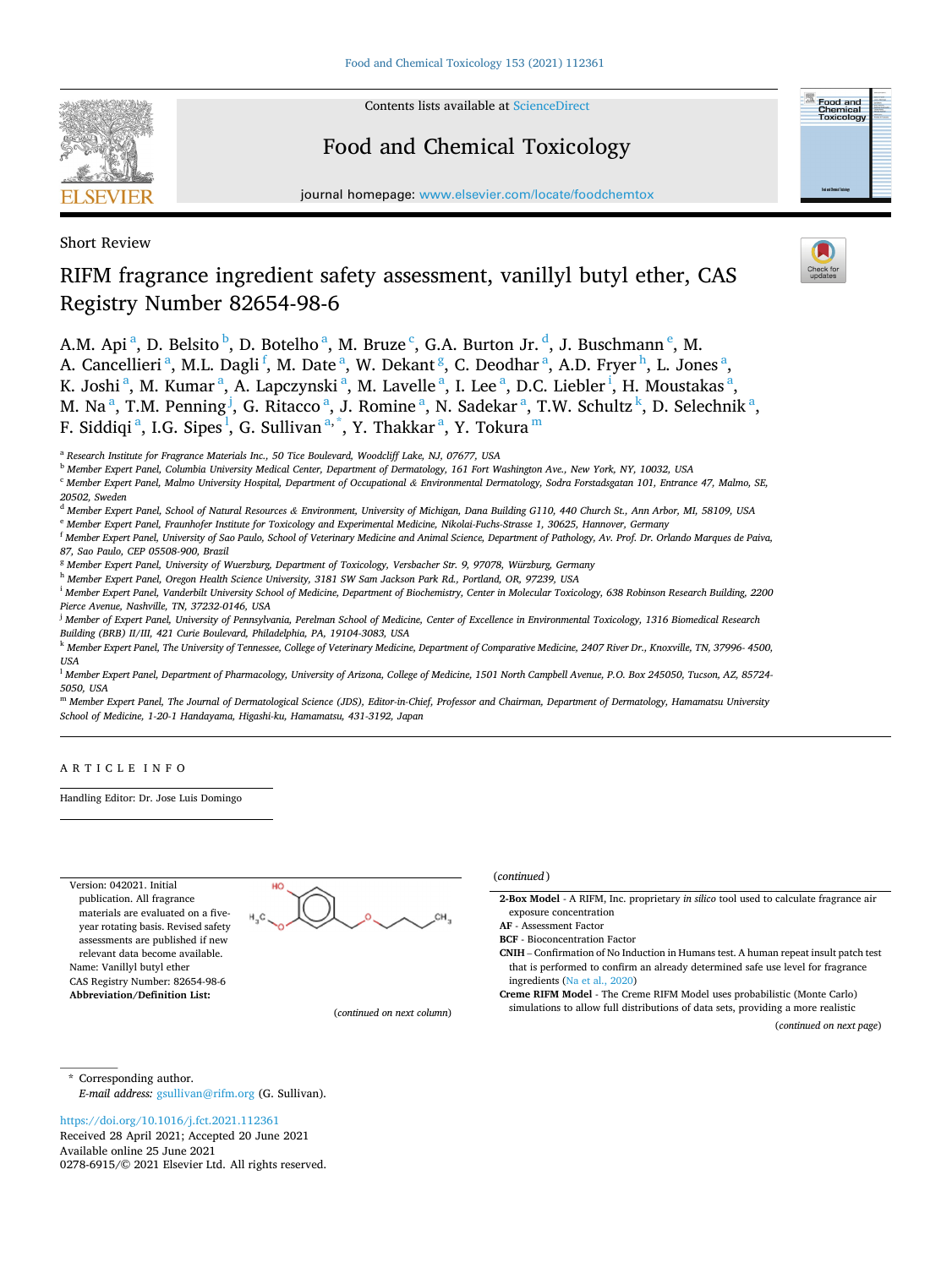#### <span id="page-1-0"></span>(*continued* )

#### estimate of aggregate exposure to individuals across a population ([Comiskey et al.,](#page-7-0)  [2015,](#page-7-0) [2017;](#page-7-0) [Safford et al., 2015](#page-8-0), [2017](#page-8-0)) compared to a deterministic aggregate approach **DEREK** - Derek Nexus is an *in silico* tool used to identify structural alerts **DRF** - Dose Range Finding **DST** - Dermal Sensitization Threshold **ECHA** - European Chemicals Agency **ECOSAR** - Ecological Structure-Activity Relationships Predictive Model **EU** - Europe/European Union **GLP** - Good Laboratory Practice **IFRA** - The International Fragrance Association **LOEL** - Lowest Observable Effect Level **MOE** - Margin of Exposure **MPPD** - Multiple-Path Particle Dosimetry. An *in silico* model for inhaled vapors used to simulate fragrance lung deposition **NA** - North America **NESIL** - No Expected Sensitization Induction Level **NOAEC** - No Observed Adverse Effect Concentration **NOAEL** - No Observed Adverse Effect Level **NOEC** - No Observed Effect Concentration **NOEL** - No Observed Effect Level **OECD** - Organisation for Economic Co-operation and Development **OECD TG** - Organisation for Economic Co-operation and Development Testing Guidelines **PBT** - Persistent, Bioaccumulative, and Toxic **PEC/PNEC** - Predicted Environmental Concentration/Predicted No Effect Concentration **QRA** - Quantitative Risk Assessment **QSAR** - Quantitative Structure-Activity Relationship **REACH** - Registration, Evaluation, Authorisation, and Restriction of Chemicals **RfD** - Reference Dose **RIFM** - Research Institute for Fragrance Materials **RQ** - Risk Quotient **Statistically Significant** - Statistically significant difference in reported results as compared to controls with a p *<* 0.05 using appropriate statistical test **TTC** - Threshold of Toxicological Concern **UV/Vis spectra** - Ultraviolet/Visible spectra **VCF** - Volatile Compounds in Food

**VoU** - Volume of Use

**vPvB** - (very) Persistent, (very) Bioaccumulative

## **WoE** - Weight of Evidence

## **The Expert Panel for Fragrance Safety\* concludes that this material is safe as described in this safety assessment.**

This safety assessment is based on the RIFM Criteria Document [\(Api et al., 2015](#page-7-0)), which should be referred to for clarifications.

Each endpoint discussed in this safety assessment includes the relevant data that were available at the time of writing (version number in the top box is indicative of the date of approval based on a 2-digit month/day/year), both in the RIFM Database (consisting of publicly available and proprietary data) and through publicly available information sources (e.g., SciFinder and PubMed). Studies selected for this safety assessment were based on appropriate test criteria, such as acceptable guidelines, sample size, study duration, route of exposure, relevant animal species, most relevant testing endpoints, etc. A key study for each endpoint was selected based on the most conservative endpoint value (e.g., PNEC, NOAEL, LOEL, and NESIL).

\*[The Expert Panel for Fragrance Safety](http://fragrancesafetypanel.org/) is an independent body that selects its own members and establishes its own operating procedures. The Expert Panel is comprised of internationally known scientists that provide RIFM with guidance relevant to human health and environmental protection.

#### **Summary: The existing information supports the use of this material as described in this safety assessment.**

Vanillyl butyl ether was evaluated for genotoxicity, repeated dose toxicity, reproductive toxicity, local respiratory toxicity, phototoxicity/photoallergenicity, skin sensitization, and environmental safety. Data show that vanillyl butyl ether is not genotoxic. Data on vanillyl butyl ether provide a calculated Margin of Exposure (MOE) *>* 100 for the repeated dose toxicity endpoint. Data on read-across material isoeugenol (CAS # 97-54-1) provide a calculated MOE *>*100 for the reproductive toxicity endpoint. Data provided vanillyl butyl ether a No Expected Sensitization Induction Level (NESIL) of 3500  $\mu$ g/cm<sup>2</sup> for the skin sensitization endpoint. The phototoxicity/photoallergenicity endpoints were evaluated based on data and UV spectra; vanillyl butyl ether is not expected to be phototoxic/photoallergenic. The local respiratory toxicity endpoint was evaluated using the Threshold of Toxicological Concern (TTC) for a Cramer Class III material, and the exposure to vanillyl butyl ether is below the TTC (0.47 mg/day). The environmental endpoints were evaluated; vanillyl butyl ether was found not to be Persistent, Bioaccumulative, and Toxic (PBT) as per the IFRA Environmental Standards, and its

(*continued* )

|                                                                    | risk quotients, based on its current volume of use in Europe and North America (i.e., |  |  |  |
|--------------------------------------------------------------------|---------------------------------------------------------------------------------------|--|--|--|
| PEC/PNEC), are $<1$ .                                              |                                                                                       |  |  |  |
| <b>Human Health Safety Assessment</b>                              |                                                                                       |  |  |  |
| Genotoxicity: Not genotoxic.                                       | (RIFM, 2000; RIFM, 2001d)                                                             |  |  |  |
| <b>Repeated Dose Toxicity: NOAEL</b>                               | <b>RIFM (2001c)</b>                                                                   |  |  |  |
| $= 200$ mg/kg/day.                                                 |                                                                                       |  |  |  |
| <b>Reproductive Toxicity:</b>                                      | (NTP, 1999; NTP, 2002)                                                                |  |  |  |
| Developmental toxicity: NOAEL                                      |                                                                                       |  |  |  |
| $= 250$ mg/kg/day. Fertility:                                      |                                                                                       |  |  |  |
| $NOAEL = 230$ mg/kg/day.                                           |                                                                                       |  |  |  |
| Skin Sensitization: $NESIL = 3500$                                 | <b>RIFM (2016a)</b>                                                                   |  |  |  |
| $\mu$ g/cm <sup>2</sup> .                                          |                                                                                       |  |  |  |
| Phototoxicity/Photoallergenicity: Not phototoxic/photoallergenic.  |                                                                                       |  |  |  |
| (UV Spectra, RIFM Database; RIFM, 1999b)                           |                                                                                       |  |  |  |
|                                                                    | Local Respiratory Toxicity: No NOAEC available. Exposure is below the TTC.            |  |  |  |
| <b>Environmental Safety Assessment</b>                             |                                                                                       |  |  |  |
| <b>Hazard Assessment:</b>                                          |                                                                                       |  |  |  |
| Persistence:                                                       |                                                                                       |  |  |  |
|                                                                    | Critical Measured Value: 60.75% (OECD 301 F) (ECHA REACH Dossier: Vanillyl            |  |  |  |
| butyl ether; ECHA, 2011)                                           |                                                                                       |  |  |  |
| Bioaccumulation:                                                   |                                                                                       |  |  |  |
| Screening-level: 23.8 L/kg                                         | (EPI Suite v4.11; US EPA, 2012a)                                                      |  |  |  |
| Ecotoxicity:                                                       |                                                                                       |  |  |  |
| Screening-level: Fish LC50: 190.0                                  | (RIFM Framework; Salvito et al., 2002)                                                |  |  |  |
| mg/L                                                               |                                                                                       |  |  |  |
| Conclusion: Not PBT or vPvB as per IFRA Environmental Standards    |                                                                                       |  |  |  |
| <b>Risk Assessment:</b>                                            |                                                                                       |  |  |  |
| Screening-level: PEC/PNEC (North                                   | (RIFM Framework; Salvito et al., 2002)                                                |  |  |  |
| America and Europe $) < 1$                                         |                                                                                       |  |  |  |
| <b>Critical Ecotoxicity Endpoint:</b>                              | (RIFM Framework; Salvito et al., 2002)                                                |  |  |  |
| Fish LC50: 190.0 mg/L                                              |                                                                                       |  |  |  |
| RIFM PNEC is: $0.1900 \mu g/L$                                     |                                                                                       |  |  |  |
| • Revised PEC/PNECs (2015 IFRA VoU): North America and Europe: Not |                                                                                       |  |  |  |
| applicable; cleared at screening-level                             |                                                                                       |  |  |  |

# **1. Identification**

- 1. **Chemical Name:** Vanillyl butyl ether
- 2. **CAS Registry Number**: 82654-98-6
- 3. **Synonyms**: 4-(Butoxymethyl)-2-methoxyphenol; Phenol, 4-(butoxymethyl)-2-methoxy-; Hotact VBE; Vanillyl butyl ether
- 4. **Molecular Formula**: C H O
- 5. **Molecular Weight**: 210.27
- 6. **RIFM Number**: 6885
- 7. **Stereochemistry**: No stereoisomer specified. No stereocenter present and no stereoisomer possible.
- **2. Physical data**
- 1. **Boiling Point:** 312.01 ◦C (EPI Suite)
- 2. **Flash Point:** Not Available
- 3. Log  $K_{\text{OW}}$ : Pow is 172 (log Pow = 2.2) @ 22.5  $\pm$  0.5 C [\(RIFM, 2001a](#page-8-0)), 2.59 (EPI Suite)
- 4. **Melting Point**: 94.67 ◦C (EPI Suite)
- 5. **Water Solubility:** 236.4 mg/L (EPI Suite)
- 6. **Specific Gravity:** Not available
- 7. **Vapor Pressure:** 6.92e-005 mm Hg @ 25 ◦C (EPI Suite), 0.0000342 mm Hg @ 20 ◦C (EPI Suite v4.0)
- 8. **UV Spectra:** Minor absorbance between 290 and 700 nm; molar absorption coefficient is below the benchmark (1000 L mol<sup>-1</sup> •  $\text{cm}^{-1}$ )
- 9. **Appearance/Organoleptic:** A colorless to pale yellow clear viscous liquid with a medium vanilla, fruity odor.

## **3. Volume of use (worldwide band)**

1. 1–10 metric tons per year [\(IFRA , 2015\)](#page-8-0)

(*continued on next column*)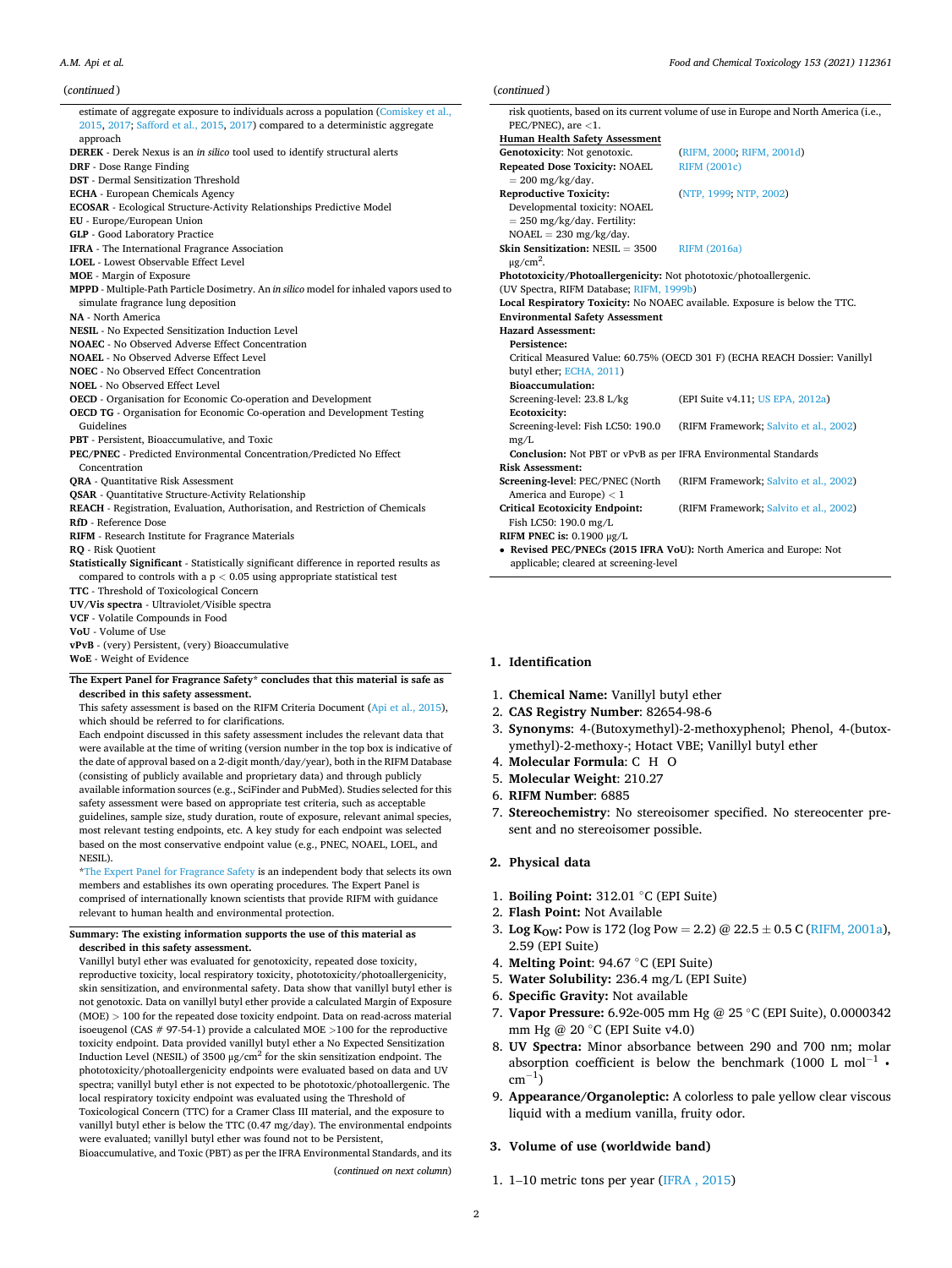# **4. Exposure to fragrance ingredient (Creme RIFM Aggregate Exposure Model v2.0)**

1. **95**th **Percentile Concentration in Shaving Gel**: 0.031% [\(RIFM,](#page-8-0)  [2014](#page-8-0))

(No reported use in Fine Fragrance)

- 2. **Inhalation Exposure\*:** *<*0.0001 mg/kg/day or *<*0.0001 mg/day [\(RIFM, 2014](#page-8-0))
- 3. **Total Systemic Exposure \*\*:** 0.00027 mg/kg/day [\(RIFM, 2014\)](#page-8-0)

\*95th percentile calculated exposure derived from concentration survey data in the Creme RIFM Aggregate Exposure Model ([Comiskey](#page-7-0)  [et al., 2015](#page-7-0); [Safford et al., 2015; Safford et al., 2017](#page-8-0); and [Comiskey et al.,](#page-7-0)  [2017\)](#page-7-0).

\*\*95th percentile calculated exposure; assumes 100% absorption unless modified by dermal absorption data as reported in Section V. It is derived from concentration survey data in the Creme RIFM Aggregate Exposure Model and includes exposure via dermal, oral, and inhalation routes whenever the fragrance ingredient is used in products that include these routes of exposure [\(Comiskey et al., 2015;](#page-7-0) [Safford et al.,](#page-8-0)  [2015; Safford et al., 2017](#page-8-0); and [Comiskey et al., 2017\)](#page-7-0).

# **5. Derivation of systemic absorption**

- 1. **Dermal:** Assumed 100%
- 2. **Oral:** Assumed 100%
- 3. **Inhalation:** Assumed 100%

## **6. Computational toxicology evaluation**

1. **Cramer Classification:** Class III, High (Expert Judgment)

| Expert Judgment | Toxtree v 2.6 | OECD OSAR Toolbox v 3.2 |  |
|-----------------|---------------|-------------------------|--|
| III*            |               |                         |  |

\*Due to potential discrepancies with the current *in silico* tools ([Bhatia et al.,](#page-7-0)  [2015\)](#page-7-0), the Cramer Class of the target material was determined using expert judgment based on the Cramer decision tree ([Cramer et al., 1978\)](#page-7-0). See Appendix below for further details.

## 2. **Analogs Selected**:

- a. **Genotoxicity**: None
- b. **Repeated Dose Toxicity**: None

c. **Reproductive Toxicity**: Isoeugenol (CAS # 97-54-1)

- d. **Skin Sensitization**: None
- e. **Phototoxicity/Photoallergenicity**: None
- f. **Local Respiratory Toxicity**: None
- g. **Environmental Toxicity**: None
- 3. **Read-across Justification**: See Appendix below

## **7. Metabolism**

Not considered for this risk assessment and therefore not reviewed except where it may pertain in specific endpoint sections as discussed below.

## **8. Natural occurence**

Vanillyl butyl ether is not reported to occur in food by the VCF\*.

\* VCF Volatile Compounds in Food: Database/Nijssen, L.M.; Ingen-Visscher, C.A. van; Donders, J.J.H. (eds). – Version 15.1 – Zeist (The Netherlands): TNO Triskelion, 1963–2014. A continually updated database containing information on published volatile compounds that have been found in natural (processed) food products. Includes FEMA GRAS and EU-Flavis data.

## **9. REACH dossier**

Available; accessed 06/19/19 ([ECHA, 2011\)](#page-7-0).

# **10. Conclusion**

The maximum acceptable concentrations<sup>a</sup> in finished products for vanillyl butyl ether are detailed below.

| IFRA<br>Category <sup>b</sup> | Description of Product Type           | Maximum Acceptable<br>Concentrations <sup>a</sup> in Finished<br>Products $(\%)^c$ |
|-------------------------------|---------------------------------------|------------------------------------------------------------------------------------|
| $\mathbf{1}$                  | Products applied to the lips          | 0.27                                                                               |
|                               | (lipstick)                            |                                                                                    |
| 2                             | Products applied to the axillae       | 0.080                                                                              |
| 3                             | Products applied to the face/body     | 1.6                                                                                |
|                               | using fingertips                      |                                                                                    |
| 4                             | Products related to fine fragrances   | 1.5                                                                                |
| <b>5A</b>                     | Body lotion products applied to the   | 0.38                                                                               |
|                               | face and body using the hands         |                                                                                    |
|                               | (palms), primarily leave-on           |                                                                                    |
| 5B                            | Face moisturizer products applied to  | 0.38                                                                               |
|                               | the face and body using the hands     |                                                                                    |
|                               | (palms), primarily leave-on           |                                                                                    |
| 5C                            | Hand cream products applied to the    | 0.38                                                                               |
|                               | face and body using the hands         |                                                                                    |
|                               | (palms), primarily leave-on           |                                                                                    |
| 5D                            | Baby cream, oil, talc                 | 0.13                                                                               |
| 6                             | Products with oral and lip exposure   | 0.88                                                                               |
| 7                             | Products applied to the hair with     | 3.1                                                                                |
|                               | some hand contact                     |                                                                                    |
| 8                             | Products with significant ano-        | 0.13                                                                               |
|                               | genital exposure (tampon)             |                                                                                    |
| 9                             | Products with body and hand           | 2.9                                                                                |
|                               | exposure, primarily rinse-off (bar    |                                                                                    |
| 10A                           | soap)<br>Household care products with | 11                                                                                 |
|                               | mostly hand contact (hand             |                                                                                    |
|                               | dishwashing detergent)                |                                                                                    |
| 10B                           | Aerosol air freshener                 | 11                                                                                 |
| 11                            | Products with intended skin contact   | 0.13                                                                               |
|                               | but minimal transfer of fragrance to  |                                                                                    |
|                               | skin from inert substrate (feminine   |                                                                                    |
|                               | hygiene pad)                          |                                                                                    |
| 12                            | Other air care products not intended  | No Restriction                                                                     |
|                               | for direct skin contact, minimal or   |                                                                                    |
|                               | insignificant transfer to skin        |                                                                                    |
|                               |                                       |                                                                                    |

Note: <sup>a</sup>Maximum acceptable concentrations for each product category are based on the lowest maximum acceptable concentrations (based on systemic toxicity, skin sensitization, or any other endpoint evaluated in this safety assessment). For vanillyl butyl ether, the basis was the reference dose of 2 mg/kg/day, a predicted skin absorption value of 80%, and a skin sensitization NESIL of 3500  $\mu$ g/cm<sup>2</sup>.<br><sup>b</sup>Eor a description of the categories, refer to the IERA RIEM Information Bookle <sup>b</sup>For a description of the categories, refer to the IFRA RIFM Information Booklet [\(https://www.rifm.org/downloads/RIFM-IFRA%20Guidance-for-the-use-of-I](https://www.rifm.org/downloads/RIFM-IFRA%20Guidance-for-the-use-of-IFRA-Standards.pdf) [FRA-Standards.pdf\)](https://www.rifm.org/downloads/RIFM-IFRA%20Guidance-for-the-use-of-IFRA-Standards.pdf).

Calculations by Creme RIFM Aggregate Exposure Model v3.0.5.

#### **11. Summary**

#### *11.1. Human health endpoint summaries*

#### *11.1.1. Genotoxicity*

Based on the current existing data and use levels, vanillyl butyl ether does not present a concern for genetic toxicity.

*11.1.1.1. Risk assessment.* The mutagenic activity of vanillyl butyl ether has been evaluated in a bacterial reverse mutation assay conducted in compliance with GLP regulations and in accordance with OECD TG 471 using the standard plate incorporation method. *Salmonella typhimurium*  strains TA98, TA100, TA1535, TA1537, and *Escherichia coli* strain WP2uvrA were treated with vanillyl butyl ether in dimethyl sulfoxide (DMSO) at concentrations up to 5000 μg/plate. No increases in the mean number of revertant colonies were observed at any tested concentration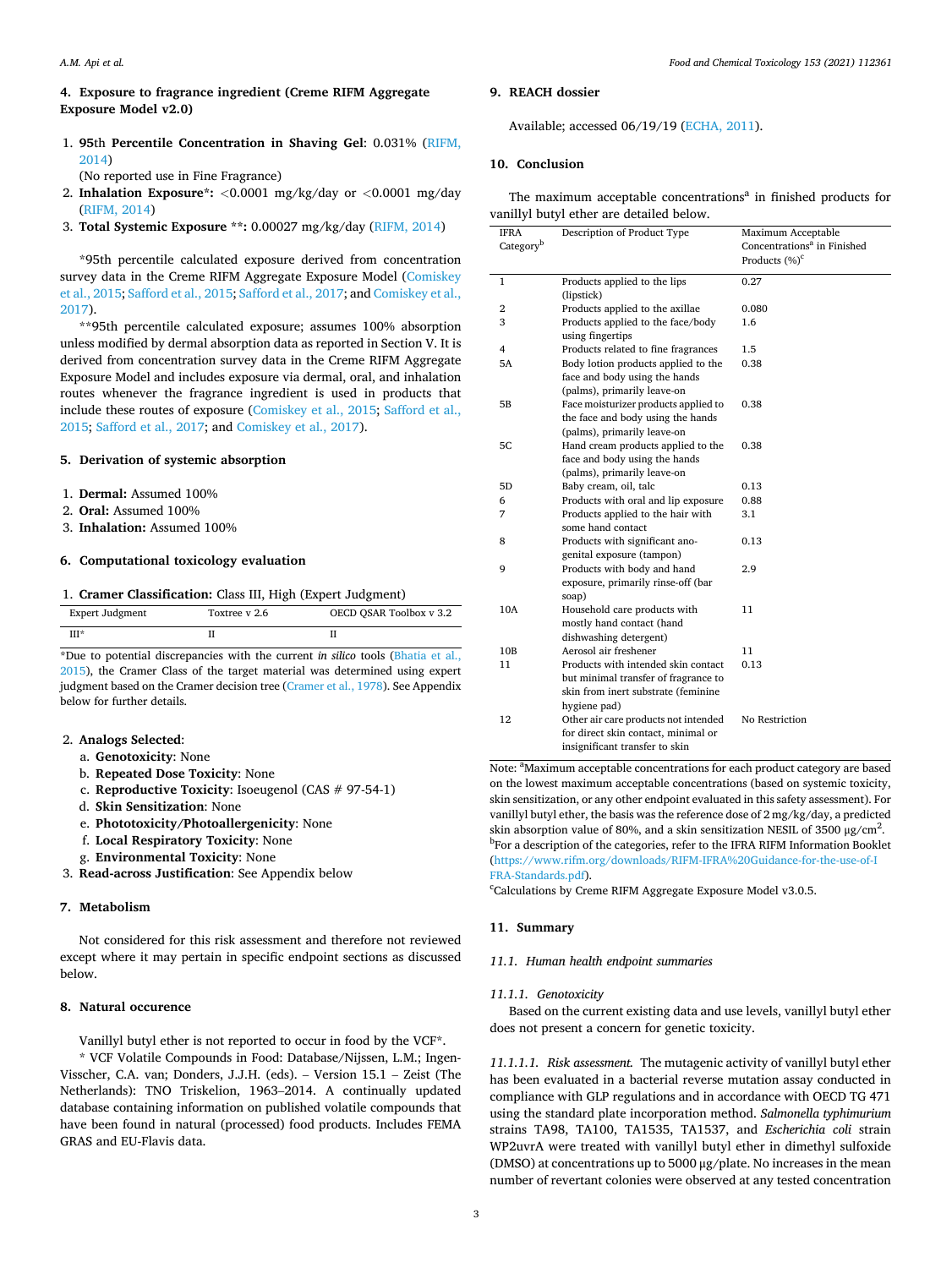in the presence or absence of S9 [\(RIFM, 2000\)](#page-8-0). Under the conditions of the study, vanillyl butyl ether was not mutagenic in the Ames test.

The clastogenic activity of vanillyl butyl ether was evaluated in an *in vivo* micronucleus test conducted in compliance with GLP regulations and in accordance with OECD TG 474. The test material was administered in olive oil via the oral route to groups of male and female Crj:CD-1 mice. Doses of 500, 1000, or 2000 mg/kg were administered. Mice from each dose level were euthanized at 24 h, and the bone marrow was extracted and examined for polychromatic erythrocytes. The test material did not induce a statistically significant increase in the incidence of micronucleated polychromatic erythrocytes in the bone marrow [\(RIFM,](#page-8-0)  [2001d](#page-8-0)). Under the conditions of the study, vanillyl butyl ether was considered to be not clastogenic in the *in vivo* micronucleus test.

Based on the data available, vanillyl butyl ether does not present a concern for genotoxic potential.

Additional references: [RIFM, 1989](#page-8-0); [RIFM, 1999c](#page-8-0).

Literature search and risk assessment completed on: 12/17/20.

## *11.1.2. Repeated dose toxicity*

The margin of exposure (MOE) is adequate for the repeated dose toxicity endpoint at the current level of use.

*11.1.2.1. Risk assessment.* There are sufficient data on vanillyl butyl ether to support the repeated dose toxicity endpoint. In a subchronic OECD 407 and GLP-compliant study, 5 Wistar rats/sex/dose were orally administered the test material at doses of 0, 35, 150, and 600 mg/kg/ day for 28 days. No treatment-related mortality or adverse effects were reported in any dose group. Microscopic findings in the high-dose group revealed a minimal to slight degree of forestomach squamous hyperplasia (2M, 1F) and minimal to slight glandular inflammation (3M, 1F). However, these findings were not considered to be of concern to human health. Thus, based on the absence of any treatment-related adverse effects, the NOAEL for repeated dose toxicity was determined to be at 600 mg/kg/day ([RIFM, 2001c](#page-8-0)).

A default safety factor of 3 was used when deriving a NOAEL from the 28-day OECD 407 studies. The safety factor has been approved by the Expert Panel for Fragrance Safety\*.

Thus, the derived NOAEL for the repeated dose toxicity data is 600/3 or 200 mg/kg/day.

**Therefore, the MOE can be calculated by dividing the NOAEL for vanillyl butyl ether by the total systemic exposure, 200/0.00027 or 47619.** 

**In addition, the total systemic exposure to vanillyl butyl ether (0.27 μg/kg/day) is below the TTC (1.5 μg/kg/day); [Kroes et al.,](#page-8-0)  [2007](#page-8-0)) for the repeated dose endpoint for Cramer Class III material at the current level of use.** 

*11.1.2.1.1. Derivation of reference dose (RfD).* Section X provides the maximum acceptable concentrations in finished products, which take into account skin sensitization and application of the Quantitative Risk Assessment (QRA2) described by Api et al. ([RIFM, 2020\)](#page-8-0) and a reference dose of 2 mg/kg/day.

The RIFM Criteria Document ([Api et al., 2015](#page-7-0)) calls for a default MOE of 100 (10  $\times$  10), based on uncertainty factors applied for interspecies (10  $\times$  ) and intraspecies (10  $\times$  ) differences. The reference dose for vanillyl butyl ether was calculated by dividing the lowest NOAEL (from the Repeated Dose and Reproductive Toxicity sections) of 200 mg/kg/day by the uncertainty factor,  $100 = 2$  mg/kg/day.

\*The Expert Panel for Fragrance Safety is composed of scientific and technical experts in their respective fields. This group provides advice and guidance.

Additional references: [JECFA, 2002](#page-8-0); [RIFM, 2002](#page-8-0); [RIFM, 2005](#page-8-0); [RIFM,](#page-8-0)  [2008.](#page-8-0)

Literature search and risk assessment completed on: 12/15/20.

*11.1.3. Reproductive toxicity* 

The MOE for vanillyl butyl ether is adequate for the reproductive toxicity endpoint at the current level of use.

*11.1.3.1. Risk assessment.* There are insufficient reproductive toxicity data on vanillyl butyl ether. Read-across material isoeugenol (CAS # 97- 54-1; see Section VI) has sufficient reproductive toxicity data.

In a GLP-compliant NTP developmental toxicity study, isoeugenol was administered via oral gavage at doses of 0, 250, 500, or 1000 mg/ kg/day in corn oil to pregnant female Sprague Dawley rats (25 dams/ group) on gestation days (GDs) 6–19. High incidences of aversion to treatment (i.e., rooting behavior) were noted in all treatment-group dams. A dose-related statistically significant decrease in maternal bodyweight gain and gestational weight gain was reported at all dose levels. A statistically significant decrease in food consumption was reported at 1000 mg/kg/day. The gravid uterine weight was significantly decreased among dams of the 500 and 1000 mg/kg/day dose groups. A statistically significant decrease in body weight and a statistically significant increase in the incidence of non-ossified sternebrae were reported in pups of the 1000 mg/kg/day dose group. The LOAEL for maternal toxicity was considered to be 250 mg/kg/day, based on reduced body weight, gestational weight gain, and aversion to treatment. The NOAEL for developmental toxicity was considered to be 250 mg/kg/day, based on decreased pup body weight and increased incidences of non-ossified sternebrae among high-dose group pups and decreased gravid uterine weight among mid- and high-dose group dams ([NTP, 1999](#page-8-0); [George et al., 2001\)](#page-8-0).

In a GLP-compliant NTP multigenerational continuous breeding study, isoeugenol was administered via oral gavage to Sprague Dawley rats (20 animals/sex/group) (F0) at doses of 0, 70, 230, or 700 mg/kg/ day in corn oil from 1 week prior to mating to study day 179. One of 3 litters (F1) from each dose group was dosed starting on post-natal day (PND) 21 until necropsy on PND 186. This litter was assigned to mating at approximately PND 80 and produced F2 litters. Mortality in F0 was as follows: 2 males at 70 mg/kg/day, 1 male and 2 females at 230 mg/kg/ day, and 1 male and 8 females at 700 mg/kg/day. Under the conditions of this study, isoeugenol produced evidence of non-reproductive toxicity at all dose levels as reported by the presence of hyperkeratosis and hyperplasia in the non-glandular stomachs and decreased body weights of F0 and F1 animals (230 mg/kg/day males, and 700 mg/kg/day males and females). Sperm parameters and vaginal cytology were unaffected in the F0 and F1 generations. A statistically significant decrease in live male pups of F1 generation and a statistically significant decrease in F1 pup weight were seen at 700 mg/kg/day. In order to determine whether fertility effects were due to males or females, a separate study of outbred F0 animals was conducted. Pups from these F0 animals showed a decrease in live male pups that was potentially due to reproductive toxicity in females. Gross necropsy showed no significant alterations in the organs. Therefore, the NOAEL for fertility and developmental toxicity was considered to be 230 mg/kg/day, based on a decreased number of male pups per litter during the F0 cohabitation period and decreased male and female pup weights during the F1 cohabitation period among high-dose group animals ([NTP, 2002; Layton et al., 2001](#page-8-0)).

Based on the toxic effects reported in the reproductive toxicity studies, a NOAEL of 230 mg/kg/day was selected from the multigeneration study for the fertility endpoint, and a NOAEL of 250 mg/ kg/day was selected for the developmental toxicity endpoint.

The vanillyl butyl ether MOE for the developmental toxicity endpoint can be calculated by dividing the isoeugenol NOAEL in mg/kg/ day by the total systemic exposure to vanillyl butyl ether, 250/0.00027 or 925925.

The vanillyl butyl ether MOE for the fertility endpoint can be calculated by dividing the isoeugenol NOAEL in mg/kg/day by the total systemic exposure to vanillyl butyl ether, 230/0.00027 or 851851.

In addition, the total systemic exposure to vanillyl butyl ether (0.27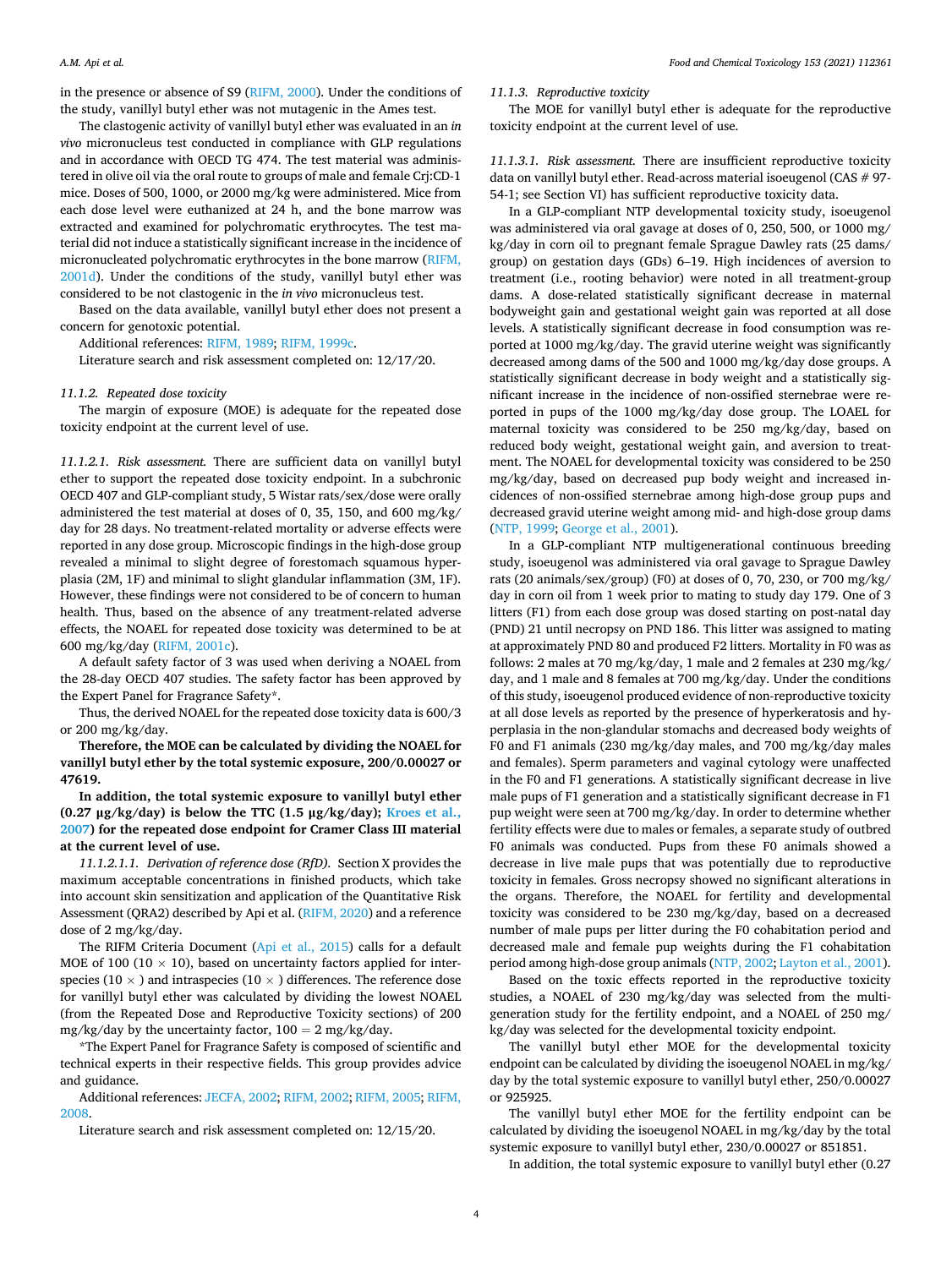μg/kg/day) is below TTC (1.5 μg/kg/day; [Kroes et al., 2007;](#page-8-0) [Lau](#page-8-0)[fersweiler et al., 2012\)](#page-8-0) for the reproductive toxicity endpoint of a Cramer Class III material at the current level of use.

Additional references: [RIFM, 2001c](#page-8-0).

Literature search and risk assessment completed on: 12/15/20.

#### *11.1.4. Skin sensitization*

Based on the existing data, vanillyl butyl ether is considered a skin sensitizer with a defined NESIL of 3500  $\mu$ g/cm<sup>2</sup>.

*11.1.4.1. Risk assessment.* Based on the existing data, vanillyl butyl ether is considered a skin sensitizer. The chemical structure of this material indicates that it would be expected to react with skin proteins ([Roberts et al., 2007;](#page-8-0) Toxtree 3.1.0). Vanillyl butyl ether was found to be positive in an *in vitro* direct peptide reactivity assay (DPRA), KeratinoSens, and human cell line activation test (h-CLAT) ([RIFM, 2016b](#page-8-0); [RIFM, 2016c; RIFM, 2018](#page-8-0)). In a murine local lymph node assay (LLNA), vanillyl butyl ether was found to be sensitizing with an EC3 value of 14.58% (3645 μg/cm<sup>2</sup>) [\(RIFM, 2006](#page-8-0)). In 2 guinea pig maximization tests, vanillyl butyl ether presented reactions indicative of sensitization at 10% and 100% [\(RIFM, 1999a](#page-8-0); [RIFM, 2001b](#page-8-0)). In a Confirmation of No Induction in Humans (CNIH) test with  $3\%$  (3543  $\mu$ g/cm<sup>2</sup>) of vanillyl butyl ether in 1:3 ethanol:diethyl phthalate (EtOH:DEP), no reactions indicative of sensitization were observed in any of the 104 volunteers ([RIFM, 2016a](#page-8-0)).

Based on weight of evidence from structural analysis and animal and human studies, vanillyl butyl ether is a weak sensitizer with a Weight of Evidence No Expected Sensitization Induction Level (WoE NESIL) of 3500  $\mu$ g/cm<sup>2</sup> (Table 1). Section X provides the maximum acceptable concentrations in finished products, which take into account skin sensitization and application of the Quantitative Risk Assessment (QRA2) described by Api et al. [\(RIFM, 2020\)](#page-8-0) and a reference dose of 2 mg/kg/day.

Additional references: [RIFM, 2017](#page-8-0); [ECHA, 2011](#page-7-0).

Literature search and risk assessment completed on: 12/18/20.

#### *11.1.5. Phototoxicity/photoallergenicity*

Based on UV/Vis absorption spectra and available data, vanillyl butyl ether would not be expected to present a concern for phototoxicity or photoallergenicity.

*11.1.5.1. Risk assessment.* UV/Vis absorption spectra indicate minor absorbance between 290 and 700 nm. The corresponding molar absorption coefficient is below the benchmark of concern for phototoxicity and photoallergenicity ([Henry et al., 2009](#page-8-0)). In a guinea pig phototoxicity study, topical application of 5%, 10%, 20%, and 40% vanillyl butyl ether in ethanol and subsequent UVA irradiation did not result in reactions indicative of phototoxicity ([RIFM, 1999b\)](#page-8-0). Based on the lack of

| нι |  |
|----|--|
|    |  |

Data Summary for vanillyl butyl ether.

| LLNA                                                                         | Potency                                                | Human Data                                                     |                                                               |                                                              |                                                          |  |
|------------------------------------------------------------------------------|--------------------------------------------------------|----------------------------------------------------------------|---------------------------------------------------------------|--------------------------------------------------------------|----------------------------------------------------------|--|
| Weighted<br>Mean EC3<br>Value<br>$\mu$ g/cm <sup>2</sup><br>(No.<br>Studies) | Classification<br>Based on<br>Animal Data <sup>1</sup> | NOEL-<br><b>CNIH</b><br>(Induction)<br>$\mu$ g/cm <sup>2</sup> | NOEL-<br><b>HMT</b><br>(Induction)<br>$\mu$ g/cm <sup>2</sup> | LOEI. <sup>2</sup><br>(Induction)<br>$\mu$ g/cm <sup>2</sup> | WoE<br>NESIL <sup>3</sup><br>$\mu$ g/<br>cm <sup>2</sup> |  |
| 3645                                                                         | Weak                                                   | 3543                                                           | NA                                                            | NA                                                           | 3500                                                     |  |

NOEL = No observed effect level; CNIH = Confirmation of No Induction in Humans;  $HMT = Human$  Maximization Test;  $LOEL = lowest$  observed effect level; NA = Not Available.<br><sup>1</sup> Based on animal data using classification defined in ECETOC, Technical Report

No. 87, 2003.<br><sup>2</sup> Data derived from CNIH or HMT.<br><sup>3</sup> WoE NESIL limited to 2 significant figures.

significant absorbance in the critical range and the *in vivo* study data, vanillyl butyl ether does not present a concern for phototoxicity or photoallergenicity.

*11.1.5.2. UV spectra analysis.* UV/Vis absorption spectra (OECD TG 101) for vanillyl butyl ether were obtained. The spectra indicate minor absorbance in the range of 290–700 nm. The molar absorption coefficient is below the benchmark of concern for phototoxic effects, 1000 L mol<sup>-1</sup> • cm<sup>-1</sup> [\(Henry et al., 2009\)](#page-8-0).

Additional references: None.

Literature search and risk assessment completed on: 12/11/20.

# *11.1.6. Local Respiratory Toxicity*

The MOE could not be calculated due to a lack of appropriate data. The exposure level for vanillyl butyl ether is below the Cramer Class III TTC value for inhalation exposure local effects.

*11.1.6.1. Risk assessment.* There are no inhalation data available on vanillyl butyl ether. Based on the Creme RIFM Model, the inhalation exposure is *<* 0.0001 mg/day. This exposure is at least 4700 times lower than the Cramer Class III TTC value of 0.47 mg/day (based on human lung weight of 650 g; [Carthew et al., 2009](#page-7-0)); therefore, the exposure at the current level of use is deemed safe.

Additional references: None.

Literature search and risk assessment completed on: 12/16/20.

## *11.2. Environmental endpoint summary*

#### *11.2.1. Screening-level assessment*

A screening-level risk assessment of vanillyl butyl ether was performed following the RIFM Environmental Framework ([Salvito et al.,](#page-8-0)  [2002\)](#page-8-0), which provides 3 tiered levels of screening for aquatic risk. In Tier 1, only the material's regional VoU, its log K<sub>OW</sub>, and its molecular weight are needed to estimate a conservative risk quotient (RQ), expressed as the ratio Predicted Environmental Concentration/Predicted No Effect Concentration (PEC/PNEC). A general QSAR with a high uncertainty factor applied is used to predict fish toxicity, as discussed in [Salvito et al. \(2002\)](#page-8-0). In Tier 2, the RQ is refined by applying a lower uncertainty factor to the PNEC using the ECOSAR model ([US](#page-8-0)  [EPA, 2012b](#page-8-0)), which provides chemical class-specific ecotoxicity estimates. Finally, if necessary, Tier 3 is conducted using measured biodegradation and ecotoxicity data to refine the RQ, thus allowing for lower PNEC uncertainty factors. The data for calculating the PEC and PNEC for this safety assessment are provided in the table below. For the PEC, the range from the most recent IFRA Volume of Use Survey is reviewed. The PEC is then calculated using the actual regional tonnage, not the extremes of the range. Following the RIFM Environmental Framework, vanillyl butyl ether was identified as a fragrance material with no potential to present a possible risk to the aquatic environment (i. e., its screening-level PEC/PNEC *<*1).

A screening-level hazard assessment using EPI Suite v4.11 ([US EPA,](#page-8-0)  [2012a\)](#page-8-0) did not identify vanillyl butyl ether as possibly persistent or bioaccumulative based on its structure and physical–chemical properties. This screening-level hazard assessment considers the potential for a material to be persistent *and* bioaccumulative *and* toxic, or very persistent *and* very bioaccumulative as defined in the Criteria Document ([Api et al., 2015\)](#page-7-0). As noted in the Criteria Document, the screening criteria applied are the same as those used in the EU for REACH ([ECHA,](#page-7-0)  [2012\)](#page-7-0). For persistence, if the EPI Suite model BIOWIN 3 predicts a value *<* 2.2 and either BIOWIN 2 or BIOWIN 6 predicts a value *<* 0.5, then the material is considered potentially persistent. A material would be considered potentially bioaccumulative if the EPI Suite model BCFBAF predicts a fish BCF  $\geq$  2000 L/kg. Ecotoxicity is determined in the above screening-level risk assessment. If, based on these model outputs (Step 1), additional assessment is required, a WoE-based review is then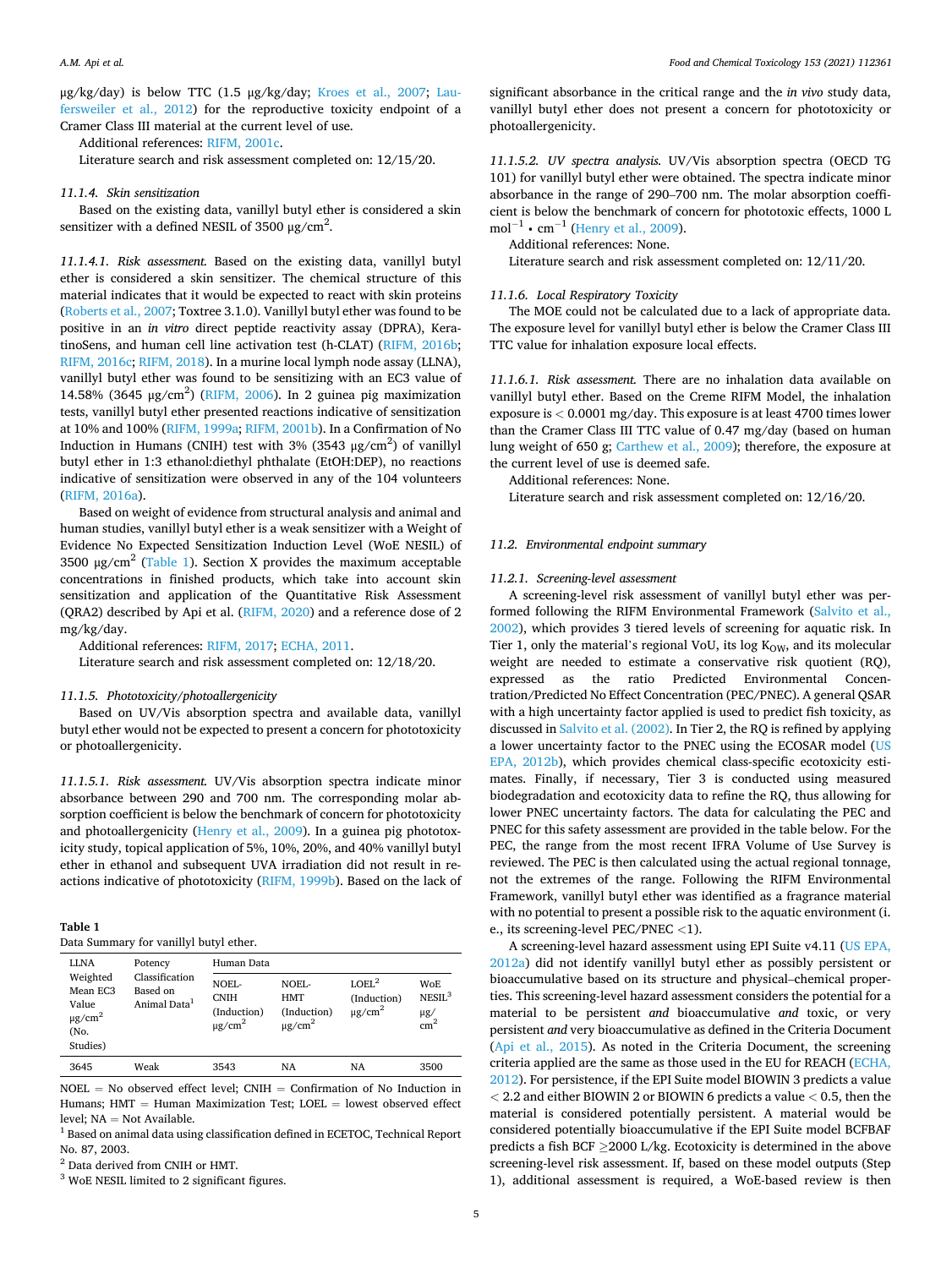performed (Step 2). This review considers available data on the material's physical–chemical properties, environmental fate (e.g., OECD Guideline biodegradation studies or die-away studies), fish bioaccumulation, and higher-tier model outputs (e.g., US EPA's BIOWIN and BCFBAF found in EPI Suite v4.11). Data on persistence and bioaccumulation are reported below and summarized in the Environmental Safety Assessment section prior to Section [1.](#page-1-0)

#### *11.2.2. Risk assessment*

Based on current VoU (2015), vanillyl butyl ether does not present a risk to the aquatic compartment in the screening-level assessment.

# *11.2.3. Key studies*

*11.2.3.1. Biodegradation.* [RIFM, 2001e](#page-8-0): A modified Sturm test was conducted to determine the ready biodegradability of the test material according to the OECD 301B method. After 28 days, biodegradation of 49% was observed.

*11.2.3.2. Ecotoxicity.* [RIFM, 2001f:](#page-8-0) An algae growth inhibition study was conducted according to the OECD 201 method, under static conditions. The 72-h EC50 value based on measured test concentration for growth rate reduction was reported to be 212 mg/L (95% CI: 115–392  $mg/L$ ).

[RIFM, 2001g](#page-8-0): A 48-h *Daphnia magna* immobilization study was conducted according to the OECD 202 Part I method under static conditions. Under the conditions of the study, the 48-h EC50 value based on nominal concentrations for vanillyl butyl ether was reported to be 29 mg/L (95% CI: 27–33 mg/L).

[RIFM, 2001h:](#page-8-0) A 96-h fish (*Cyprinus carpio*) acute toxicity study was conducted according to the OECD 203 method under static conditions. The 96-h LC50 value based on nominal test concentration was reported to be 19 mg/L (95% CI: 17–26 mg/L).

#### *11.2.4. Other available data*

Vanillyl butyl ether has been registered under REACH and the following data is available [\(ECHA, 2011\)](#page-7-0):

Ready biodegradability of the test material was evaluated according to the OECD 301F guideline. After 28 days, biodegradation of 60.75% was observed.

A 48-h *Daphnia magna* immobilization study was conducted according to the OECD 202 method under static conditions. The 48-h EC50 value for vanillyl butyl ether based on nominal test concentration was reported to be 21.83 mg/L.

An algae growth inhibition study was conducted according to the OECD 201 method, under static conditions. The 72-h EC50 value based on nominal test concentration for growth rate and yield were reported to be 67.3 mg/L and 27 mg/L, respectively.

*11.2.4.1. Risk assessment refinement.* Since vanillyl butyl ether has passed the screening criteria, measured data is included for

completeness only and has not been used in PNEC derivation.

Ecotoxicological data and PNEC derivation (all endpoints reported in mg/L; PNECs in μg/L).

Endpoints used to calculate PNEC are underlined.

Exposure information and PEC calculation (following RIFM Environmental Framework: [Salvito et al., 2002\)](#page-8-0).

| Exposure                               | Europe (EU) | North America (NA) |
|----------------------------------------|-------------|--------------------|
| Log K <sub>ow</sub> Used               | 2.2         | 2.2                |
| <b>Biodegradation Factor Used</b>      | $\Omega$    | 0                  |
| Dilution Factor                        | 3           | 3                  |
| Regional Volume of Use Tonnage Band    | ←1          | $1 - 10$           |
| <b>Risk Characterization: PEC/PNEC</b> | - 1         | - 1                |

Based on available data, the RQ for this material is *<* 1. No further assessment is necessary.

The RIFM PNEC is 0.1900 μg/L. The revised PEC/PNECs for EU and NA are: not applicable. The material was cleared at screening-level and therefore does not present a risk to the aquatic environment at the current reported volumes of use.

*11.2.4.2. Literature search and risk assessment completed on.* 12/16/20.

# **12. Literature search\***

- **RIFM Database:** Target, Fragrance Structure-Activity Group materials, other references, JECFA, CIR, SIDS
- **ECHA:** <https://echa.europa.eu/>
- **NTP:** <https://ntp.niehs.nih.gov/>
- **OECD Toolbox** [https://www.oecd.org/chemicalsafety/risk-assess](https://www.oecd.org/chemicalsafety/risk-assessment/oecd-qsar-toolbox.htm)  [ment/oecd-qsar-toolbox.htm](https://www.oecd.org/chemicalsafety/risk-assessment/oecd-qsar-toolbox.htm)
- **SciFinder:** [https://scifinder.cas.org/scifinder/view/scifinder/scifin](https://scifinder.cas.org/scifinder/view/scifinder/scifinderExplore.jsf)  [derExplore.jsf](https://scifinder.cas.org/scifinder/view/scifinder/scifinderExplore.jsf)
- **PubMed:** <https://www.ncbi.nlm.nih.gov/pubmed>
- **National Library of Medicine's Toxicology Information Services:**  <https://toxnet.nlm.nih.gov/>
- **IARC:** <https://monographs.iarc.fr>
- **OECD SIDS:** <https://hpvchemicals.oecd.org/ui/Default.aspx>
- **EPA ACToR:** <https://actor.epa.gov/actor/home.xhtml>
- **US EPA HPVIS:** https://ofmpub.epa.gov/oppthpv/public search. [publicdetails?submission\\_id](https://ofmpub.epa.gov/oppthpv/public_search.publicdetails?submission_id=24959241&ShowComments=Yes&sqlstr=null&recordcount=0&User_title=DetailQuery%20Results&EndPointRpt=Y#submission)=24959241&ShowComments=Yes &sqlstr=null&recordcount=0&User\_title=[DetailQuery%20Results](https://ofmpub.epa.gov/oppthpv/public_search.publicdetails?submission_id=24959241&ShowComments=Yes&sqlstr=null&recordcount=0&User_title=DetailQuery%20Results&EndPointRpt=Y#submission) &EndPointRpt=[Y#submission](https://ofmpub.epa.gov/oppthpv/public_search.publicdetails?submission_id=24959241&ShowComments=Yes&sqlstr=null&recordcount=0&User_title=DetailQuery%20Results&EndPointRpt=Y#submission)
- **Japanese NITE:** [https://www.nite.go.jp/en/chem/chrip/chrip\\_sear](https://www.nite.go.jp/en/chem/chrip/chrip_search/systemTop)  [ch/systemTop](https://www.nite.go.jp/en/chem/chrip/chrip_search/systemTop)
- **Japan Existing Chemical Data Base (JECDB):** [http://dra4.nihs.go.](http://dra4.nihs.go.jp/mhlw_data/jsp/SearchPageENG.jsp)  [jp/mhlw\\_data/jsp/SearchPageENG.jsp](http://dra4.nihs.go.jp/mhlw_data/jsp/SearchPageENG.jsp)
- **Google:** <https://www.google.com>
- **ChemIDplus:** <https://chem.nlm.nih.gov/chemidplus/> Search keywords: CAS number and/or material names

|                          | (Fish)<br>LC50 | <b>EC50</b> | <b>EC50</b> | AF        | PNEC $(\mu g/L)$ | <b>Chemical Class</b> |
|--------------------------|----------------|-------------|-------------|-----------|------------------|-----------------------|
|                          | (mg/L)         | (Daphnia)   | (Algae)     |           |                  |                       |
|                          |                | (mg/L)      | (mg/L)      |           |                  |                       |
| <b>RIFM</b><br>Framework |                |             |             |           |                  |                       |
| Screening-level (Tier    | 190.0          |             |             | 1,000,000 | 0.1900           |                       |
| 1)                       |                |             |             |           |                  |                       |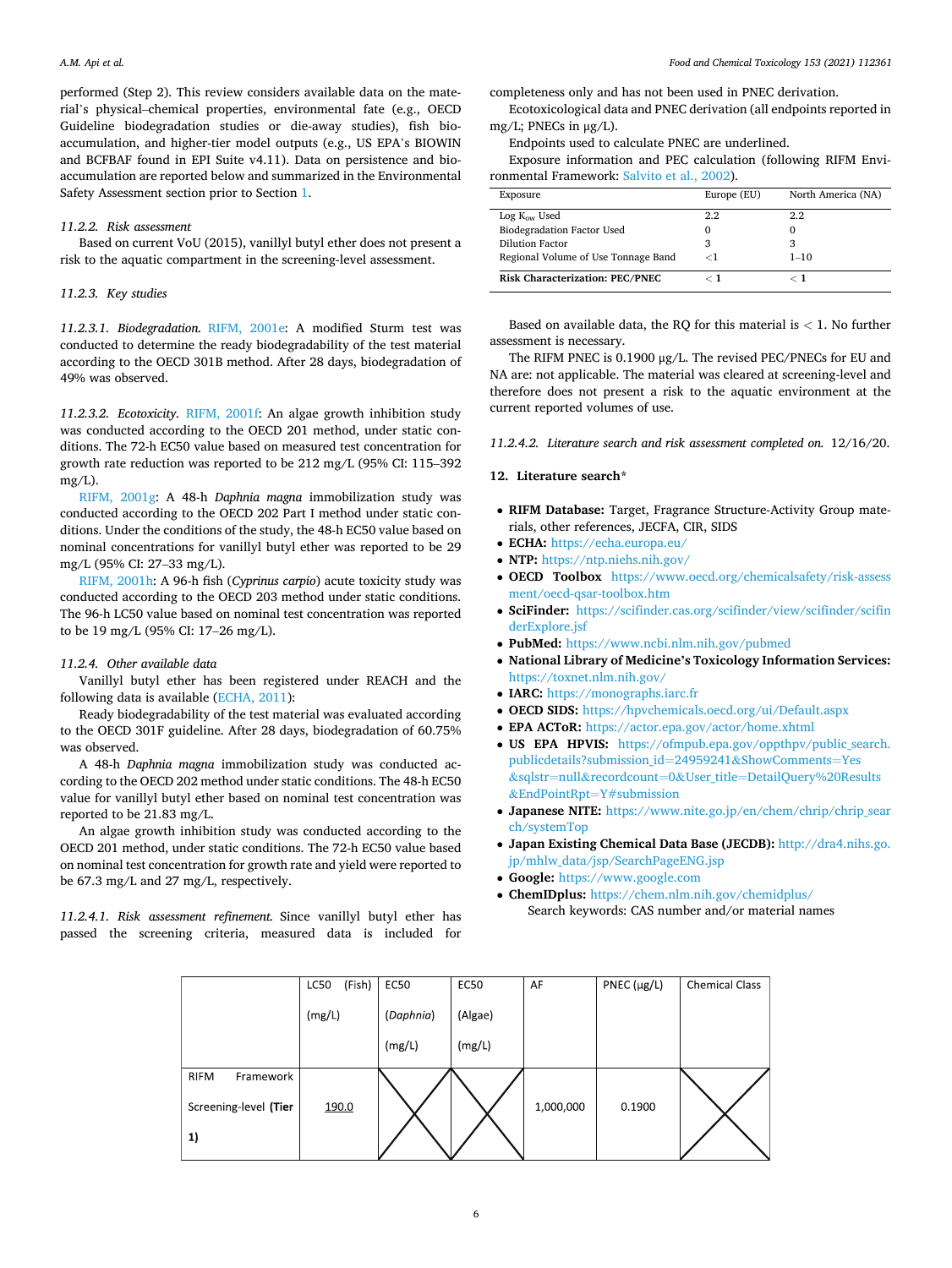\*Information sources outside of RIFM's database are noted as appropriate in the safety assessment. This is not an exhaustive list. The links listed above were active as of 09/01/20.

## **Declaration of competing interest**

The authors declare that they have no known competing financial

**Appendix A. Supplementary data** 

Supplementary data to this article can be found online at [https://doi.org/10.1016/j.fct.2021.112361.](https://doi.org/10.1016/j.fct.2021.112361)

## **Appendix**

*Read-across Justification* 

## *Methods*

The read-across analog was identified following the strategy for structuring and reporting a read-across prediction of toxicity as described in [Schultz et al. \(2015\)](#page-8-0). The strategy is also consistent with the guidance provided by OECD within Integrated Approaches for Testing and Assessment ([OECD, 2015](#page-8-0)) and the European Chemicals Agency read-across assessment framework [\(ECHA, 2016\)](#page-7-0).

- First, materials were clustered based on their structural similarity. Second, data availability and data quality on the selected cluster were examined. Third, appropriate read-across analogs from the cluster were confirmed by expert judgment.
- Tanimoto structure similarity scores were calculated using FCFC4 fingerprints ([Rogers and Hahn, 2010](#page-8-0)).
- The physical–chemical properties of the target material and the read-across analogs were calculated using EPI Suite v4.11 ([US EPA, 2012a](#page-8-0)).
- J<sub>max</sub> values were calculated using RIFM's Skin Absorption Model (SAM). The parameters were calculated using the consensus model (Shen et al., [2014](#page-8-0)).
- DNA binding, mutagenicity, genotoxicity alerts, and oncologic classification predictions were generated using OECD QSAR Toolbox v4.2 [\(OECD,](#page-8-0)  [2018](#page-8-0)).
- ER binding and repeat dose categorization were generated using OECD QSAR Toolbox v4.2 [\(OECD, 2018\)](#page-8-0).
- Developmental toxicity was predicted using CAESAR v2.1.7 [\(Cassano et al., 2010](#page-7-0)).
- Protein binding was predicted using OECD QSAR Toolbox v4.2 ([OECD, 2018](#page-8-0)), and skin sensitization was predicted using Toxtree.
- The major metabolites for the target material and read-across analogs were determined and evaluated using OECD OSAR Toolbox v4.2 (OECD, [2018](#page-8-0)).

|                                                                                                  | <b>Target Material</b>           | Read-across Material             |
|--------------------------------------------------------------------------------------------------|----------------------------------|----------------------------------|
| <b>Principal Name</b>                                                                            | Vanillyl butyl ether             | Isoeugenol                       |
| CAS No.                                                                                          | 82654-98-6                       | 97-54-1                          |
| <b>Structure</b>                                                                                 |                                  |                                  |
| <b>Similarity (Tanimoto Score)</b>                                                               |                                  | 0.50                             |
| <b>Read-across Endpoint</b>                                                                      |                                  | • Reproductive Toxicity          |
| Molecular Formula                                                                                | $C_{12}H_{18}O_3$                | $C_{10}H_{12}O_2$                |
| <b>Molecular Weight</b>                                                                          | 210.27                           | 164.20                           |
| Melting Point (°C, EPI Suite)                                                                    | 94.67                            | 33.50                            |
| Boiling Point (°C, EPI Suite)                                                                    | 312.01                           | 266.00                           |
| <b>Vapor Pressure</b>                                                                            | 9.23E-03                         | $1.80E + 00$                     |
| (Pa $@$ 25 $°C$ , EPI Suite)                                                                     |                                  |                                  |
| Log K <sub>OW</sub>                                                                              | 2.59                             | 3.04                             |
| (KOWWIN v1.68 in EPI Suite)                                                                      |                                  |                                  |
| Water Solubility (mg/L, $@$ 25 $°C$ , WSKOW v1.42 in EPI Suite)                                  | 236.4                            | 810                              |
| $J_{max}$ (µg/cm <sup>2</sup> /h, SAM)                                                           | 47.714                           | 79.642                           |
| Henry's Law (Pa·m <sup>3</sup> /mol, Bond Method, EPI Suite)                                     | 1.01E-04                         | 2.71E-03                         |
| Reproductive Toxicity                                                                            |                                  |                                  |
| ER Binding (OECD QSAR Toolbox v4.2)                                                              | • Strong binder, OH group        | • Weak binder, OH group          |
| Developmental Toxicity (CAESAR v2.1.6)                                                           | • Non-toxicant (low reliability) | • Non-toxicant (low reliability) |
| <b>Metabolism</b>                                                                                |                                  |                                  |
| Rat Liver S9 Metabolism Simulator and Structural Alerts for Metabolites (OECD OSAR Toolbox v4.2) | See Supplemental Data 1          | See Supplemental Data 2          |

interests or personal relationships that could have appeared to influence the work reported in this paper. We wish to confirm that there are no known conflicts of interest associated with this publication and there has been no significant financial support for this work that could have influenced its outcome. RIFM staff are employees of the Research Institute for Fragrance Materials, Inc. (RIFM). The Expert Panel receives a small honorarium for time spent reviewing the subject work.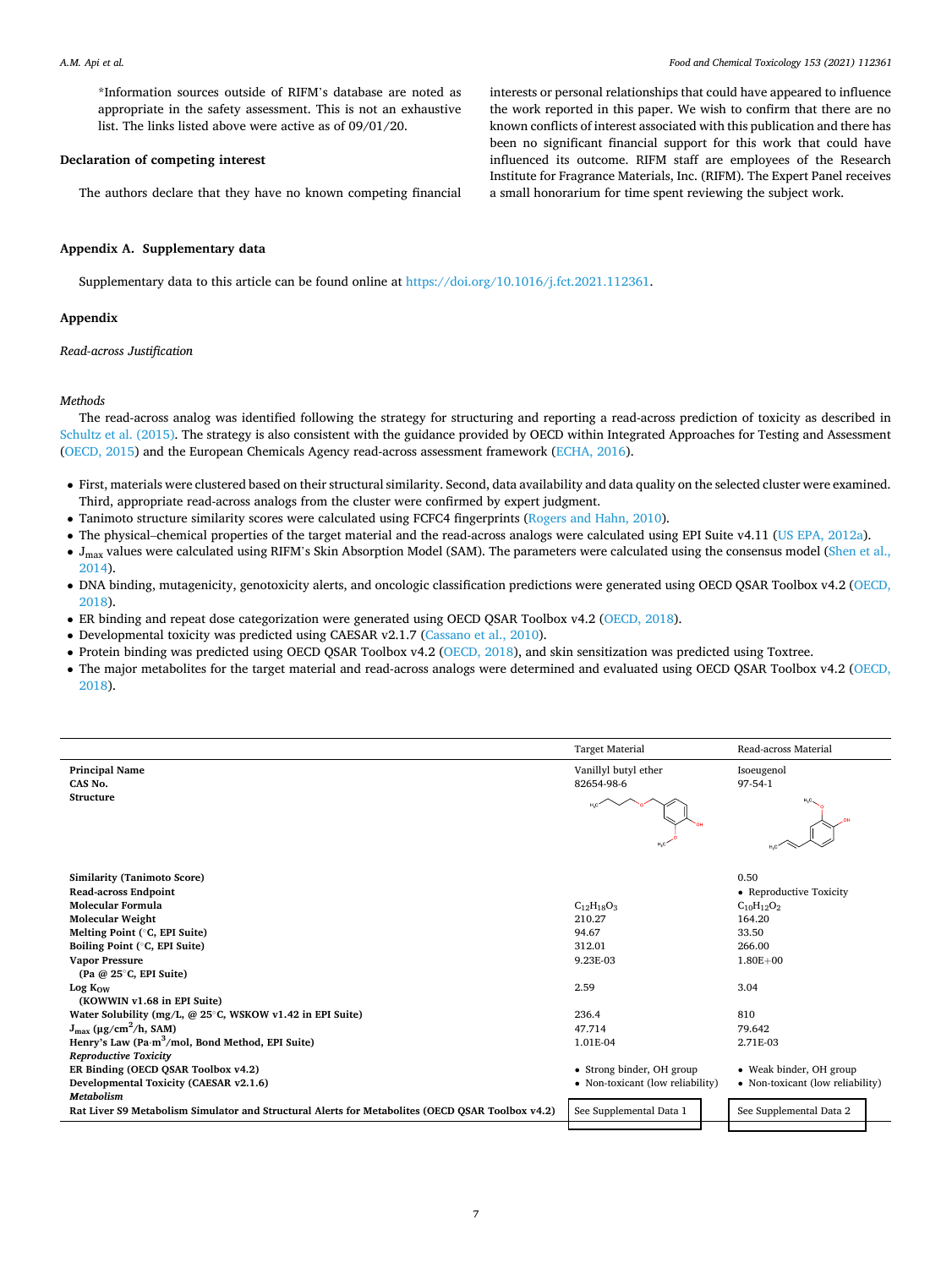## <span id="page-7-0"></span>*Summary*

There are insufficient toxicity data on vanillyl butyl ether (CAS # 82654-98-6). Hence, *in silico* evaluation was conducted to determine read-across analogs for this material. Based on structural similarity, reactivity, physical–chemical properties, and expert judgment, read-across material isoeugenol (CAS # 97-54-1) was identified as a read-across analog with sufficient data for toxicological evaluation.

# *Conclusions*

- Isoeugenol (CAS # 97-54-1) was used as a read-across analog for the target material vanillyl butyl ether (CAS # 82654-98-6) for the reproductive toxicity endpoint.
	- The target material and the read-across analog are structurally similar and belong to the 1-hydroxy-2-methoxybenzene group, which would be a precursor to the catechol sub-structure upon metabolism.
	- The target material and the read-across analog share a 1-hydroxy-2-methoxybenzenes sub-structure.
	- The key difference between the target material and the read-across analog is that the target material has a diethyl ether substitution on the 4 position while the read-across analog has a 2-ethene substitution on the same position. This structural difference is toxicologically insignificant.
	- Similarity between the target material and the read-across analog is indicated by the Tanimoto score. Differences between the structures that affect the Tanimoto score are toxicologically insignificant.
	- The physical–chemical properties of the target material and the read-across analog are sufficiently similar to enable comparison of their toxicological properties.
	- According to the OECD QSAR Toolbox v4.2, structural alerts for toxicological endpoints are consistent between the target material and the readacross analog.
	- The target material and the read-across analog have an alert for ER binding, and they are predicted to be weak binders with the OH group. This is because of the presence of OH on the aromatic ring. The data described in the repeated dose toxicity section above confirm that the read-across analog has an adequate MOE under the current level of use. The predictions are superseded by the data.
	- The target material and the read-across analog are expected to be metabolized similarly, as shown by the metabolism simulator.
	- The structural alerts for the endpoints evaluated are consistent between the metabolites of the read-across analog and the target material.

## *Explanation of Cramer Classification*

Due to potential discrepancies between the current *in silico* tools (Bhatia et al., 2015), the Cramer Class of the target material was determined using expert judgment, based on the Cramer decision tree.

- Q1. Normal constituent of the body? No
- Q2. Contains functional groups associated with enhanced toxicity? No
- Q3. Contains elements other than C, H, O, N, and divalent S? No
- Q5. Simply branched aliphatic hydrocarbon or a common carbohydrate? No
- Q6. Benzene derivative with certain substituents? No
- Q7. Heterocyclic? No
- Q16. Common terpene? (see Cramer et al., 1978 for detailed explanation) No
- Q17. Readily hydrolyzed to a common terpene? No
- Q19. Open chain? No
- Q23. Aromatic? Yes
- Q27. Rings with substituents? Yes
- Q28. More than one aromatic ring? Yes
- Q30. Aromatic ring with complex substituents? Yes
- Q31. Is the substance an acyclic acetal or ester of substances defined in Q30? Yes

Q32. Contains only the functional groups listed in Q30 or Q31 and either a) a single fused non-aromatic carbocyclic ring or b) aliphatic substituent chains longer than 5 carbon atoms or c) a polyoxyethylene ( $n \ge 4$ ) on the aromatic or aliphatic side chain? No

Q22. Common component of food? No

Q33. Has sufficient number of sulfonate or sulfamate groups for every 20 or fewer carbon atoms, without any free primary amines except those adjacent to the sulphonate or sulphamate? No, Class III (Class High)

# **References**

- [Api, A.M., Belsito, D., Bruze, M., Cadby, P., Calow, P., Dagli, M.L., Dekant, W., Ellis, G.,](http://refhub.elsevier.com/S0278-6915(21)00394-X/sref1)  [Fryer, A.D., Fukayama, M., Griem, P., Hickey, C., Kromidas, L., Lalko, J.F.,](http://refhub.elsevier.com/S0278-6915(21)00394-X/sref1)  [Liebler, D.C., Miyachi, Y., Politano, V.T., Renskers, K., Ritacco, G., Salvito, D.,](http://refhub.elsevier.com/S0278-6915(21)00394-X/sref1)  [Schultz, T.W., Sipes, I.G., Smith, B., Vitale, D., Wilcox, D.K., 2015. Criteria for the](http://refhub.elsevier.com/S0278-6915(21)00394-X/sref1)  [Research Institute for fragrance materials, Inc. \(RIFM\) safety evaluation process for](http://refhub.elsevier.com/S0278-6915(21)00394-X/sref1)  [fragrance ingredients. Food Chem. Toxicol. 82, S1](http://refhub.elsevier.com/S0278-6915(21)00394-X/sref1)–S19.
- [Bhatia, S., Schultz, T., Roberts, D., Shen, J., Kromidas, L., Api, A.M., 2015. Comparison of](http://refhub.elsevier.com/S0278-6915(21)00394-X/sref2)  [cramer classification between toxtree, the OECD QSAR Toolbox and expert](http://refhub.elsevier.com/S0278-6915(21)00394-X/sref2)  [judgment. Regul. Toxicol. Pharmacol. 71 \(1\), 52](http://refhub.elsevier.com/S0278-6915(21)00394-X/sref2)–62.
- [Carthew, P., Clapp, C., Gutsell, S., 2009. Exposure based waiving: the application of the](http://refhub.elsevier.com/S0278-6915(21)00394-X/sref3)  [toxicological threshold of concern \(TTC\) to inhalation exposure for aerosol](http://refhub.elsevier.com/S0278-6915(21)00394-X/sref3) [ingredients in consumer products. Food Chem. Toxicol. 47 \(6\), 1287](http://refhub.elsevier.com/S0278-6915(21)00394-X/sref3)–1295.
- [Cassano, A., Manganaro, A., Martin, T., Young, D., Piclin, N., Pintore, M., Benfenati, E.,](http://refhub.elsevier.com/S0278-6915(21)00394-X/sref4)  [2010, July. CAESAR models for developmental toxicity. Chem. Cent. J. 4 \(S1\), S4.](http://refhub.elsevier.com/S0278-6915(21)00394-X/sref4)  [Springer International Publishing](http://refhub.elsevier.com/S0278-6915(21)00394-X/sref4).
- [Comiskey, D., Api, A.M., Barratt, C., Daly, E.J., Ellis, G., McNamara, C., O](http://refhub.elsevier.com/S0278-6915(21)00394-X/sref5)'Mahony, C., [Robison, S.H., Safford, B., Smith, B., Tozer, S., 2015. Novel database for exposure to](http://refhub.elsevier.com/S0278-6915(21)00394-X/sref5)  [fragrance ingredients in cosmetics and personal care products. Regul. Toxicol.](http://refhub.elsevier.com/S0278-6915(21)00394-X/sref5) [Pharmacol. 72 \(3\), 660](http://refhub.elsevier.com/S0278-6915(21)00394-X/sref5)–672.
- [Comiskey, D., Api, A.M., Barrett, C., Ellis, G., McNamara, C., O](http://refhub.elsevier.com/S0278-6915(21)00394-X/sref6)'Mahony, C., Robison, S. [H., Rose, J., Safford, B., Smith, B., Tozer, S., 2017. Integrating habits and practices](http://refhub.elsevier.com/S0278-6915(21)00394-X/sref6)  [data for soaps, cosmetics and air care products into an existing aggregate exposure](http://refhub.elsevier.com/S0278-6915(21)00394-X/sref6)  [model. Regul. Toxicol. Pharmacol. 88, 144](http://refhub.elsevier.com/S0278-6915(21)00394-X/sref6)–156.
- [Cramer, G.M., Ford, R.A., Hall, R.L., 1978. Estimation of toxic hazard](http://refhub.elsevier.com/S0278-6915(21)00394-X/sref7)—a decision tree [approach. Food Chem. Toxicol. 16 \(3\), 255](http://refhub.elsevier.com/S0278-6915(21)00394-X/sref7)–276.
- [Cassano, A., Manganaro, A., Martin, T., Young, D., Piclin, N., Pintore, M., Benfenati, E.,](http://refhub.elsevier.com/S0278-6915(21)00394-X/sref8)  [2010, July. CAESAR models for developmental toxicity. Chem. Cent. J. 4, S4.](http://refhub.elsevier.com/S0278-6915(21)00394-X/sref8)  [Springer International Publishing](http://refhub.elsevier.com/S0278-6915(21)00394-X/sref8).
- Echa, 2011. 4-(Butoxymethyl)-2-methoxyphenol Registration Dossier. [https://echa.eur](https://echa.europa.eu/registration-dossier/-/registered-dossier/1538)  [opa.eu/registration-dossier/-/registered-dossier/1538](https://echa.europa.eu/registration-dossier/-/registered-dossier/1538).

Echa, 2012. Guidance on Information Requirements and Chemical Safety Assessment Chapter R.11: PBT Assessment, November 2012 v1.1. [http://echa.europa.eu/.](http://echa.europa.eu/)

Echa, 2016. Read-across Assessment Framework (RAAF). [www.echa.europa.eu/docu](http://www.echa.europa.eu/documents/10162/13628/raaf_en.pdf) [ments/10162/13628/raaf\\_en.pdf.](http://www.echa.europa.eu/documents/10162/13628/raaf_en.pdf)